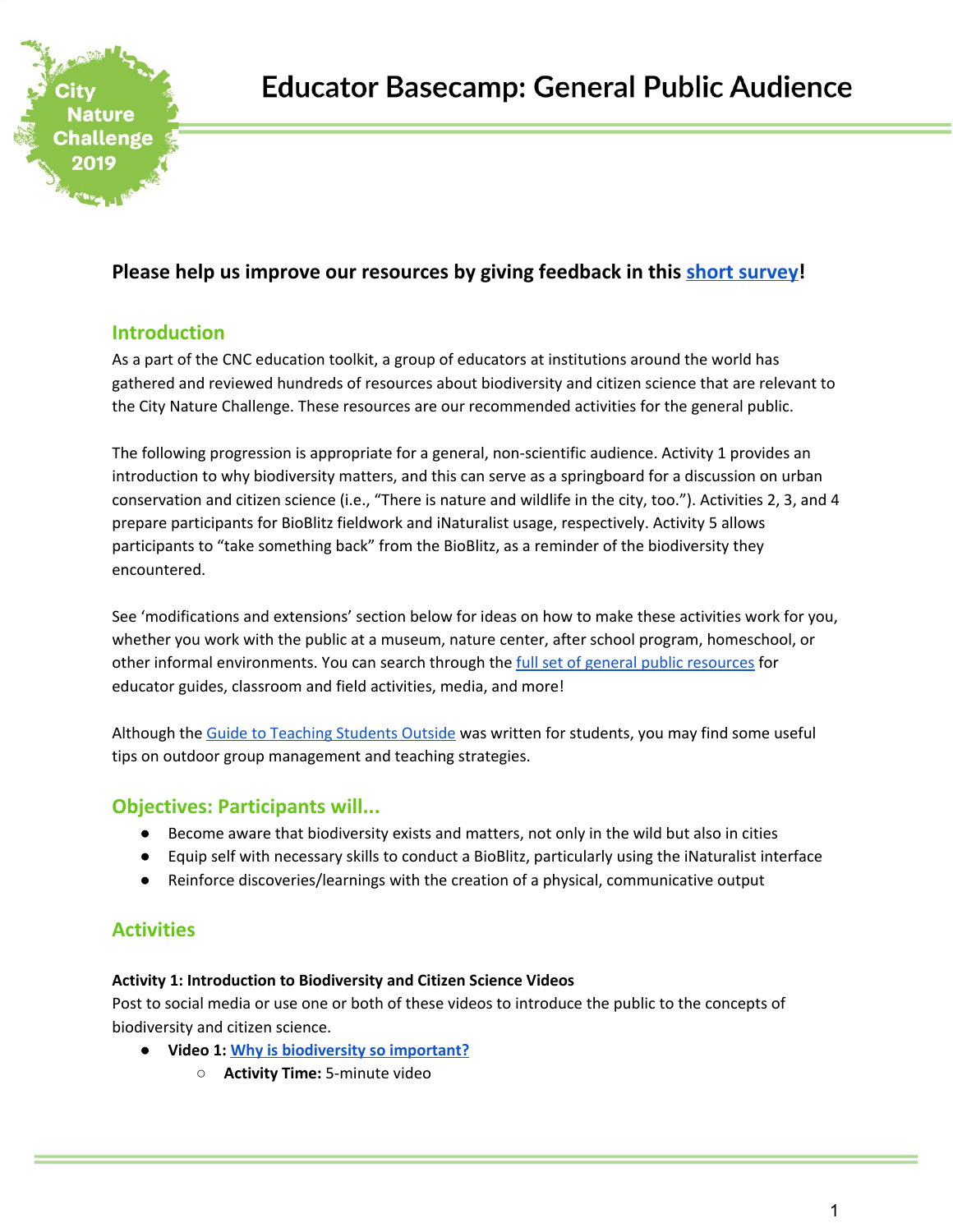- **Recommended Use:** Useful resource for starting an introductory discussion on biodiversity. Facilitators can then bring the discussion to the city, setting the CNC in context.
- **● Video 2: SciShow "The [Awesome](https://www.youtube.com/watch?v=SZwJzB-yMrU) Power of Citizen Science"**
	- **Activity Time:** 10 minute video
	- **Recommended Use:** Post this on social media or include in a newsletter to help set-up your volunteers and members for one of the core reasons to participate in the City Nature Challenge. You could also loop this video in your nature center, museum, or aquarium.

#### **Activity 2: National [Geographic:](https://www.nationalgeographic.org/activity/backyard-bioblitz/) Backyard BioBlitz**

- **Type:** Field Investigation
- **Prep Time:** 30 minutes to review the materials
- **Activity Time:** Several hours to participate in BioBlitz.
- **Recommended Use:** Guided instructions for families and homeschool groups to participate in a BioBlitz in their own yard or green space. Includes activities that are good for kids.

### **Activity 3: National [Geographic](https://media.nationalgeographic.org/assets/file/BioBlitz_Mission_Explore.pdf) Mission: Explore**

- **Type:** Field Investigation
- **Prep Time:** 15 minutes to review the materials
- **Activity Time:** Depends on the number and type of mission you select.
- **Recommend Use:** Encourage families to use these missions when participating in their own backyards and greenspaces. You can also include these print-outs for nature center visitors to participate in the challenge to find biodiversity.

#### **Activity 4: Encyclopedia of Life [Introduction](http://education.eol.org/lesson_plans/9-12_CitSci3_IntroToINat.pdf) to iNaturalist**

- **Type:** Field Investigation
- **Prep Time:** 30 minutes to review the materials
- **Activity Time:** One to two hours to trial-run iNaturalist.
- **Recommended Use:** Once participants are familiar with the concept and work involved in a BioBlitz (Activity 2 and/or 3), they can proceed to using iNaturalist. The [Teacher's](https://www.inaturalist.org/pages/teacher) Guide includes useful guidelines on recommended observations to include, and what not to (e.g. wild vs. cultivated). Although this was written for use with students in formal settings, it can be adapted for general public audiences.

#### **Activity 5: EOL [Species](http://education.eol.org/species_cards) Cards**

- **Type:** Activity
- **Prep Time:** 30-60 minutes to prepare the required stationery
- **Activity Time:** Varies
- **Recommended Use:** Good follow-up/wrap-up activity to remind participants of what they discovered during the BioBlitz. Great craft-based activity for families to work on (a memento of the BioBlitz!), and fairly non-threatening for non-scientific audiences, too. These cards can then be used as a "refresher" the next time they participate in a BioBlitz. (This activity can be modified to produce a poster, booklet, or any desired medium to communicate findings.)